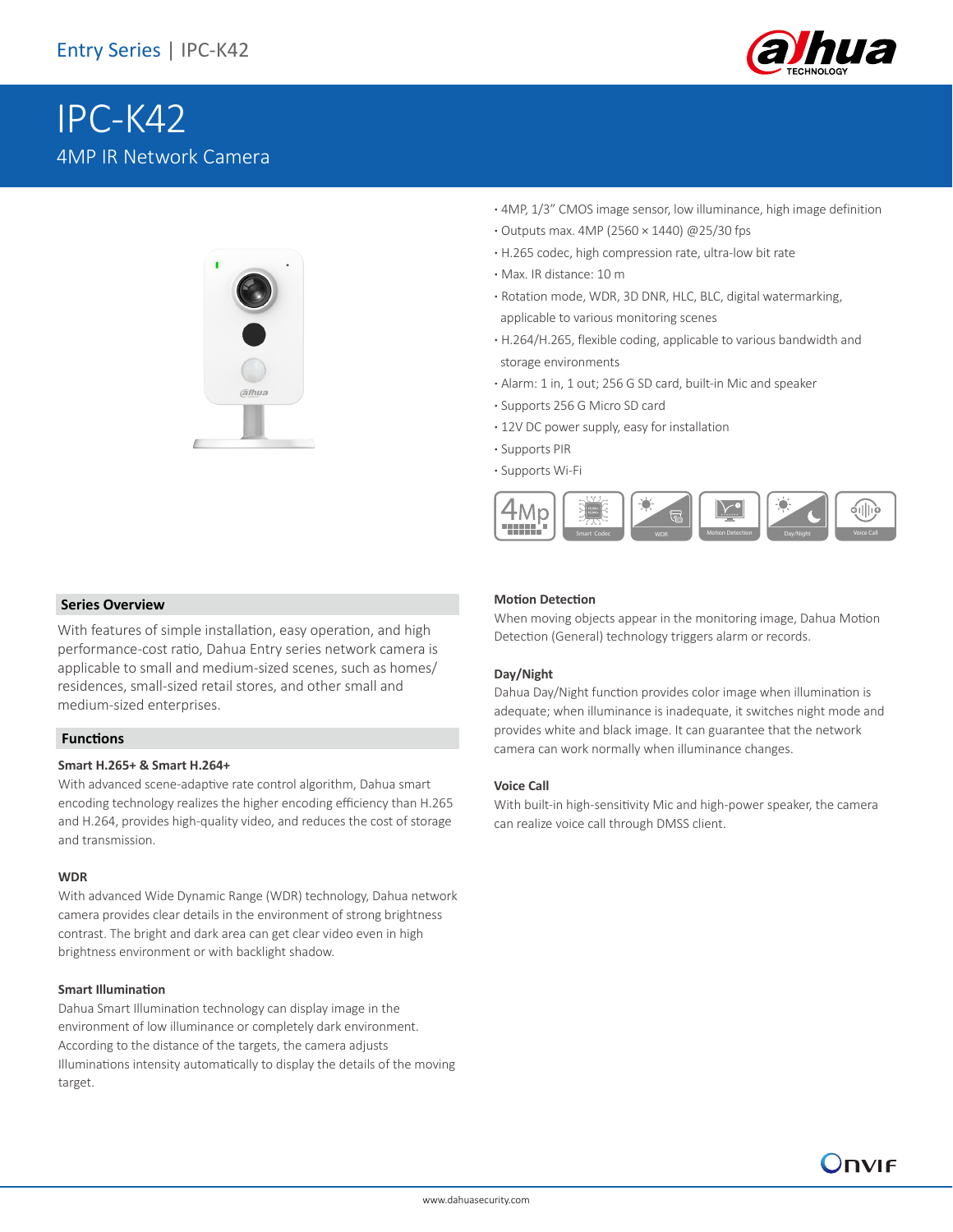### Entry Series | IPC-K42

# **Technical Specification**

| Camera                          |                                                                                                                                                                                                          |                                |                                  |                                          |
|---------------------------------|----------------------------------------------------------------------------------------------------------------------------------------------------------------------------------------------------------|--------------------------------|----------------------------------|------------------------------------------|
| <b>Image Sensor</b>             | 1/3"4Megapixel progressive CMOS                                                                                                                                                                          |                                |                                  |                                          |
| Max. Resolution                 | 2560 (H) × 1440 (V)                                                                                                                                                                                      |                                |                                  |                                          |
| <b>ROM</b>                      | 128 MB                                                                                                                                                                                                   |                                |                                  |                                          |
| <b>RAM</b>                      | 128 MB                                                                                                                                                                                                   |                                |                                  |                                          |
| <b>Scanning System</b>          | Progressive                                                                                                                                                                                              |                                |                                  |                                          |
| <b>Electronic Shutter Speed</b> | Auto/Manual 1/3 s-1/100,000 s                                                                                                                                                                            |                                |                                  |                                          |
| Min. Illumination               | Manual 1/30 s<br>0. 170 Lux @F2.0 (Color, 80 IRE); 0.165 Lux @F2.0 (W/B,<br>80 IRE); 0 Lux (IR on)<br>Manual 1/3 s<br>0.0141 Lux @F2.0 (Color, 80 IRE); 0.0116 Lux @F2.0<br>(W/B, 80 IRE); 0 Lux (IR on) |                                |                                  |                                          |
| S/N Ratio                       | >46.6 dB                                                                                                                                                                                                 |                                |                                  |                                          |
| <b>Illumination Distance</b>    | 10 m (32.8 ft) (IR LED)                                                                                                                                                                                  |                                |                                  |                                          |
| Illuminator On/Off Control      | Auto                                                                                                                                                                                                     |                                |                                  |                                          |
| <b>Illuminator Number</b>       | $1$ (IR LED)                                                                                                                                                                                             |                                |                                  |                                          |
| Pan/Tilt/Rotation Range         | Pan: 0°-360°<br>Tilt: 0°-90°                                                                                                                                                                             |                                |                                  |                                          |
| Lens                            |                                                                                                                                                                                                          |                                |                                  |                                          |
| Lens Type                       | Fixed-focal                                                                                                                                                                                              |                                |                                  |                                          |
| Mount Type                      | M12                                                                                                                                                                                                      |                                |                                  |                                          |
| Focal Length                    | $2.8$ mm                                                                                                                                                                                                 |                                |                                  |                                          |
| Max. Aperture                   | F2.0                                                                                                                                                                                                     |                                |                                  |                                          |
| Field of View                   | Horizontal: 97°<br>Vertical: 52°<br>Diagonal: 116°                                                                                                                                                       |                                |                                  |                                          |
| Iris Type                       | Fixed                                                                                                                                                                                                    |                                |                                  |                                          |
| <b>Close Focus Distance</b>     | $0.8$ m $(2.6$ ft)                                                                                                                                                                                       |                                |                                  |                                          |
| <b>DORI Distance</b>            | Detect<br>56.0 m<br>(183.7ft)                                                                                                                                                                            | Observe<br>22.4 m<br>(73.5 ft) | Recognize<br>11.2 m<br>(36.7 ft) | Identify<br>5.6 m<br>$(18.4 \text{ ft})$ |
| Video                           |                                                                                                                                                                                                          |                                |                                  |                                          |
|                                 |                                                                                                                                                                                                          |                                |                                  |                                          |

| Video Compression        | H.265; H.264; H.264H; H.264B; MJPEG                                                                                                                                                                                                                                                                                                                                                                                                                                                                                                           |
|--------------------------|-----------------------------------------------------------------------------------------------------------------------------------------------------------------------------------------------------------------------------------------------------------------------------------------------------------------------------------------------------------------------------------------------------------------------------------------------------------------------------------------------------------------------------------------------|
| <b>Smart Codec</b>       | H.264: Yes<br>H.265: Yes                                                                                                                                                                                                                                                                                                                                                                                                                                                                                                                      |
| Video Frame Rate         | 50 Hz<br>Main stream (2560 $\times$ 1440 @ 25 fps), sub stream (640 $\times$<br>480 @ $25$ fps)<br>Main stream (2304 $\times$ 1296 @ 25 fps), sub stream (640 $\times$<br>360 @ 25 fps)<br>Main stream (1920 $\times$ 1080 @ 25 fps), sub stream (320 $\times$<br>240 @ 25 fps)<br>60 Hz<br>Main stream (2560 $\times$ 1440 @30 fps), sub stream (640 $\times$<br>480 @30 fps)<br>Main stream (2304 $\times$ 1296 @30 fps), sub stream (640 $\times$<br>360 @ 30 fps)<br>Main stream (1920 x 1080 @30 fps), sub stream (320 x<br>240 @30 fps) |
| <b>Stream Capability</b> | 2 streams                                                                                                                                                                                                                                                                                                                                                                                                                                                                                                                                     |

| Resolution                | 4M (2560 × 1440); 3M (2304 × 1296); 1080p (1920 ×<br>1080); 1.3M (1280 × 960); 720p (1280 × 720); VGA (640<br>x 480); 640 x 360; QVGA (320 x 240)                                                |  |
|---------------------------|--------------------------------------------------------------------------------------------------------------------------------------------------------------------------------------------------|--|
| <b>Bit Rate Control</b>   | CBR/VBR                                                                                                                                                                                          |  |
| Video Bit Rate            | "H.264: 184 kbps-6144 kbps<br>H.265: 73 kbps-6144 kbps"                                                                                                                                          |  |
| Day/Night                 | Auto (ICR)/Color/B/W                                                                                                                                                                             |  |
| <b>BLC</b>                | Yes                                                                                                                                                                                              |  |
| <b>HLC</b>                | Yes                                                                                                                                                                                              |  |
| <b>WDR</b>                | <b>DWDR</b>                                                                                                                                                                                      |  |
| <b>White Balance</b>      | Auto/natural/street lamp/outdoor/manual/regional<br>custom                                                                                                                                       |  |
| Gain Control              | Auto/Manual                                                                                                                                                                                      |  |
| Noise Reduction           | 3D DNR                                                                                                                                                                                           |  |
| <b>Motion Detection</b>   | OFF/ON (4 areas, rectangular)                                                                                                                                                                    |  |
| Region of Interest (RoI)  | Yes (4 areas)                                                                                                                                                                                    |  |
| <b>Smart Illumination</b> | Yes                                                                                                                                                                                              |  |
| Image Rotation            | 0°/90°/180°/270°                                                                                                                                                                                 |  |
| Mirror                    | Yes                                                                                                                                                                                              |  |
| <b>Privacy Masking</b>    | 4 areas                                                                                                                                                                                          |  |
| Audio                     |                                                                                                                                                                                                  |  |
| <b>Built-in MIC</b>       | Yes                                                                                                                                                                                              |  |
| <b>Audio Compression</b>  | AAC; G.711a; G.711Mu                                                                                                                                                                             |  |
| Alarm                     |                                                                                                                                                                                                  |  |
| Alarm Event               | No SD card; SD card full; SD card error; network<br>disconnection; IP conflict; illegal access; voltage<br>detection; motion detection; video tampering                                          |  |
| Network                   |                                                                                                                                                                                                  |  |
| Network                   | RJ-45 (10/100 Base-T)                                                                                                                                                                            |  |
| Wi-Fi                     | Yes                                                                                                                                                                                              |  |
| <b>SDK and API</b>        | Yes                                                                                                                                                                                              |  |
| Protocol                  | HTTP; TCP; ARP; RTSP; RTP; UDP; RTCP; SMTP; FTP;<br>DHCP; DNS; IPv4/v6; QoS; NTP                                                                                                                 |  |
| Interoperability          | ONVIF (Profile T/Profile S/Profile G); CGI; DMSS                                                                                                                                                 |  |
| User/Host                 | 20 (Total bandwidth: 100 M)                                                                                                                                                                      |  |
| Storage                   | NAS; FTP; SFTP; Micro SD card (256 G)                                                                                                                                                            |  |
| <b>Browser</b>            | IE: IE7 and later<br>Chrome: Chrome 45 and later<br>Firefox: FireFox 46 and later<br>Safari: Mac os Safari12                                                                                     |  |
| Management Software       | <b>DMSS</b>                                                                                                                                                                                      |  |
| Mobile Phone              | IOS; Android                                                                                                                                                                                     |  |
| Certification             |                                                                                                                                                                                                  |  |
| Certification             | CE-LVD: EN62368-1<br>CE-EMC: Electromagnetic Compatibility Directive<br>2014/30/EU<br>CE-RED: Radio Equipment Directive 2014/53/EU<br>FCC: 47 CFR FCC Part 15, Subpart B<br>FCC ID: FCC PART 15C |  |